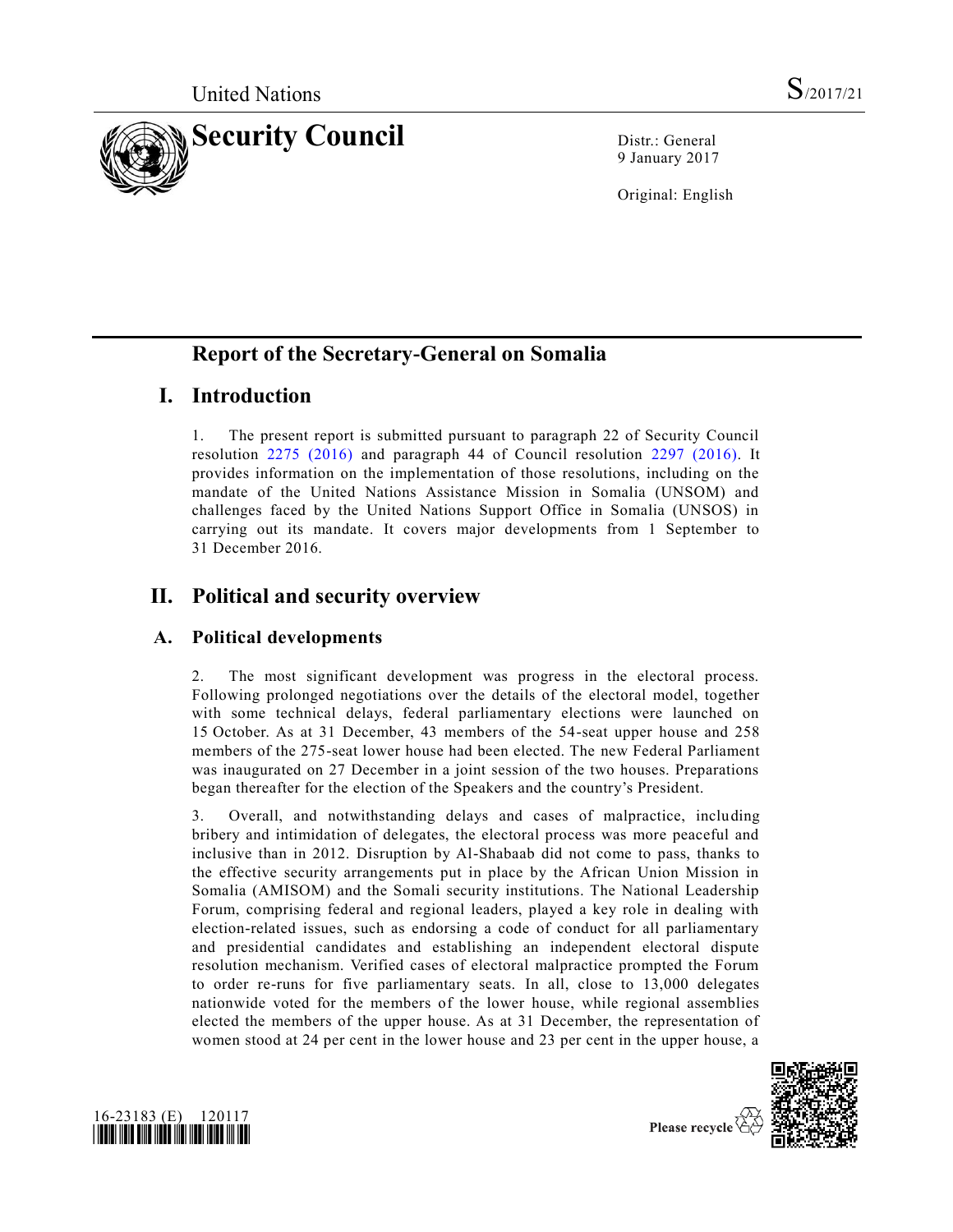significant improvement on the previous composition of the Federal Parliament (14 per cent in the lower house), although short of the target of 30 per cent set by the Forum. Of the cost of the electoral process (\$14 million), 60 per cent was covered by international donors, 10 per cent by the Federal Government and 30 per cent by candidate registration fees.

4. The federal state creation process was completed upon the merger of the Hiraan and Shabelle Dhexe regions into the new HirShabelle Interim Administration on 9 October. Jawhar was designated as the capital of the new state; the newly established State Assembly then elected a regional president, vice -president, speaker and deputy speaker. After intense engagement by the Federal Government and the Intergovernmental Authority on Development (IGAD), most clan elders who had earlier opposed the process agreed to join it, with the exception of the leader of the Habar Gidir-Hawadle subclan.

5. On 18 September, after nearly eight months, "Somaliland" concluded a voter registration exercise in preparation for its own parliamentary and presidential elections. Some 850,000 voters were registered, including, for the first time ever, in the disputed territories of Sool, Sanaag and Cayn, notwithstanding the clashes between "Somaliland" and Puntland forces in eastern Sanaag on 18 July that killed five people. Official talks between the two sides led to de-escalation and the successful completion of voter registration. Parliamentary and presidential elections were initially scheduled for 28 March 2017. Nevertheless, the regional President, Ahmed Mohamed Mohamoud "Silanyo", issued a decree on 10 September to postpone the parliamentary elections to an unspecified date, giving the main reason as the need to review the allocation of seats in the Awdal, Sool and eastern Sanaag regions. The "Somaliland" authorities have since ignored calls from opposition parties, civil society and the international community to reverse the decision.

6. On 13 September, IGAD held the twenty-eighth extraordinary summit of Heads of State and Government in Mogadishu, the first such summit on Somali soil in 42 years. This significant event reflected growing confidence in the country's future.

## **B. Security developments**

7. In Mogadishu, Al-Shabaab stepped up the use of car bombings with the intention of perpetuating a sense of insecurity among the public during the electoral period. On 18 September, a suicide bomber drove his vehicle into a Somali forces convoy, killing a senior commander and seven soldiers. On 1 October, an explosive laden vehicle detonated outside a restaurant, killing 4 people and injuring 10 others. On 5 November, a suicide bomber drove into a Somali and AMISOM convoy, killing four troops and injuring nine others. On 11 December, a minivan exploded at the port of Mogadishu, killing more than 35 people. Two suicide bombers failed to hit their targets on 10 and 15 December, but their vehicles exploded, killing a National Intelligence and Security Agency officer and injuring 12 other people. Al-Shabaab claimed responsibility for a mortar attack that caused minor damage to the United Nations common compound on 29 September. Suspected Al-Shabaab operatives gunned down six clan elders and two electoral delegates on 20 October, 2, 6, 9 and 29 November and 11 and 28 December.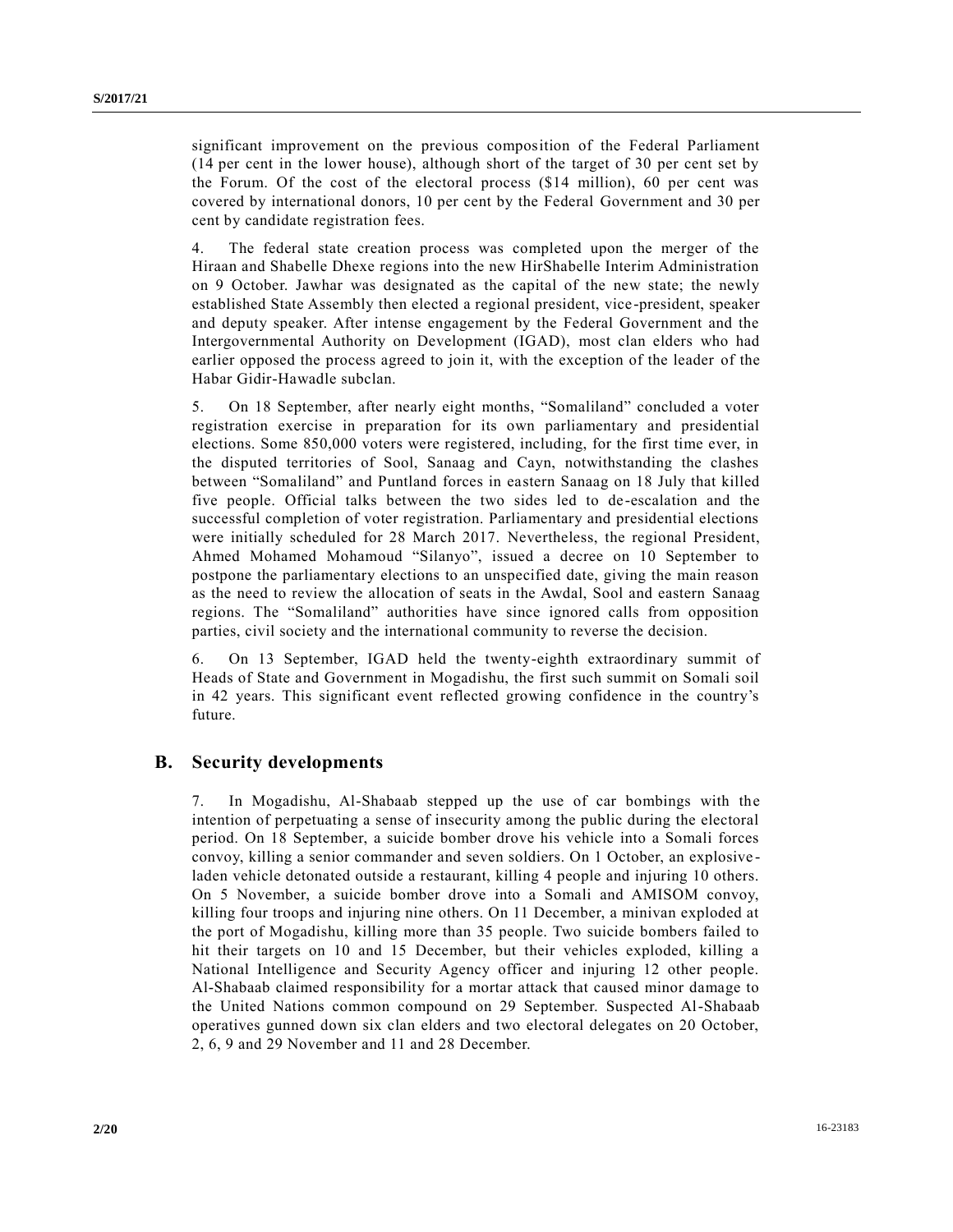8. In central and southern Somalia, Al-Shabaab continued to engage in guerrilla warfare and occasionally deployed fighters to carry out complex attacks. On 16 September, some 150 fighters raided a Somali army base in Ceel Waaq, Gedo region, killing eight soldiers. On 18 October, more than 100 Al-Shabaab fighters attacked multiple government locations in Afgooye, Shabelle Hoose region, killing 14 people, including two senior military officials and the Director General of the Ministry of Finance of the Interim South-West Administration. On 25 October, an explosives-laden truck targeted Djiboutian positions in Beledweyne, Hiraan region, leaving four people dead and eight injured.

9. Al-Shabaab made some territorial gains following the withdrawal of Ethiopian and Somali forces from Muqakoori, Ceel Cali and Halgen, Hiraan region, on 15 September and 11 and 23 October. The group also regained control of Tayeeglow, Bakool region, following the withdrawal on 26 October of Ethiopian and Somali troops. Somali forces sought to recover the town on 15 November, but did not succeed. In Bay region, Somali forces twice lost Goof Guduud Shabelow to Al-Shabaab, on 1 and 23 November, but regained control of the town with the support of AMISOM on 7 December.

10. The security situation in Puntland deteriorated following the outbreak on 7 October of armed clashes between forces loyal to Puntland and those loyal to Galmudug in Gaalkacyo. Heavy fighting occurred almost daily until a ceasefire was agreed on 18 November. Sporadic gunfire continued nonetheless, and heavy clashes broke out again on 23 December. The conflict triggered significant population displacement and left more than 74 people dead and 220 injured.

11. On 26 October, between 50 and 100 militiamen belonging to an Al-Shabaab splinter group that declared allegiance to Islamic State in Iraq and the Levant (ISIL) seized the coastal town of Qandala, Bari region. Puntland security forces launched coordinated ground, sea and air operations early in November with the support of bilateral partners, but encountered resistance and were forced to retreat. On 3 December, they launched a fresh ground offensive and retook control of the town on 7 December. The media reported more than 30 fatalities among pro-ISIL fighters, while an unspecified number of people retreated to surrounding areas and remain at large.

12. There were some violent incidents relating to the electoral process. In Baidoa, Bay region, militias supporting rival candidates for the lower house clashed on 29 October and 12 November. In Cadaado, Galguduud region, clan tensions escalated around 14 November and resulted in a civilian being shot dead by a Somali soldier. In Garoowe, Puntland, sporadic gunfire was reported during polling sessions on 5 November.

13. On 8 and 9 October, the Under-Secretary-General for Safety and Security visited Somalia and met the President, Hassan Sheikh Mohamud, the Minister for Internal Security and the Director General of the National Intelligence and Security Agency. He noted some improvement in the general security situation since his previous visit, in August 2014. He reiterated the importance of the host Government in providing security support to United Nations personnel, assets and operations, given the attacks carried out against the United Nations.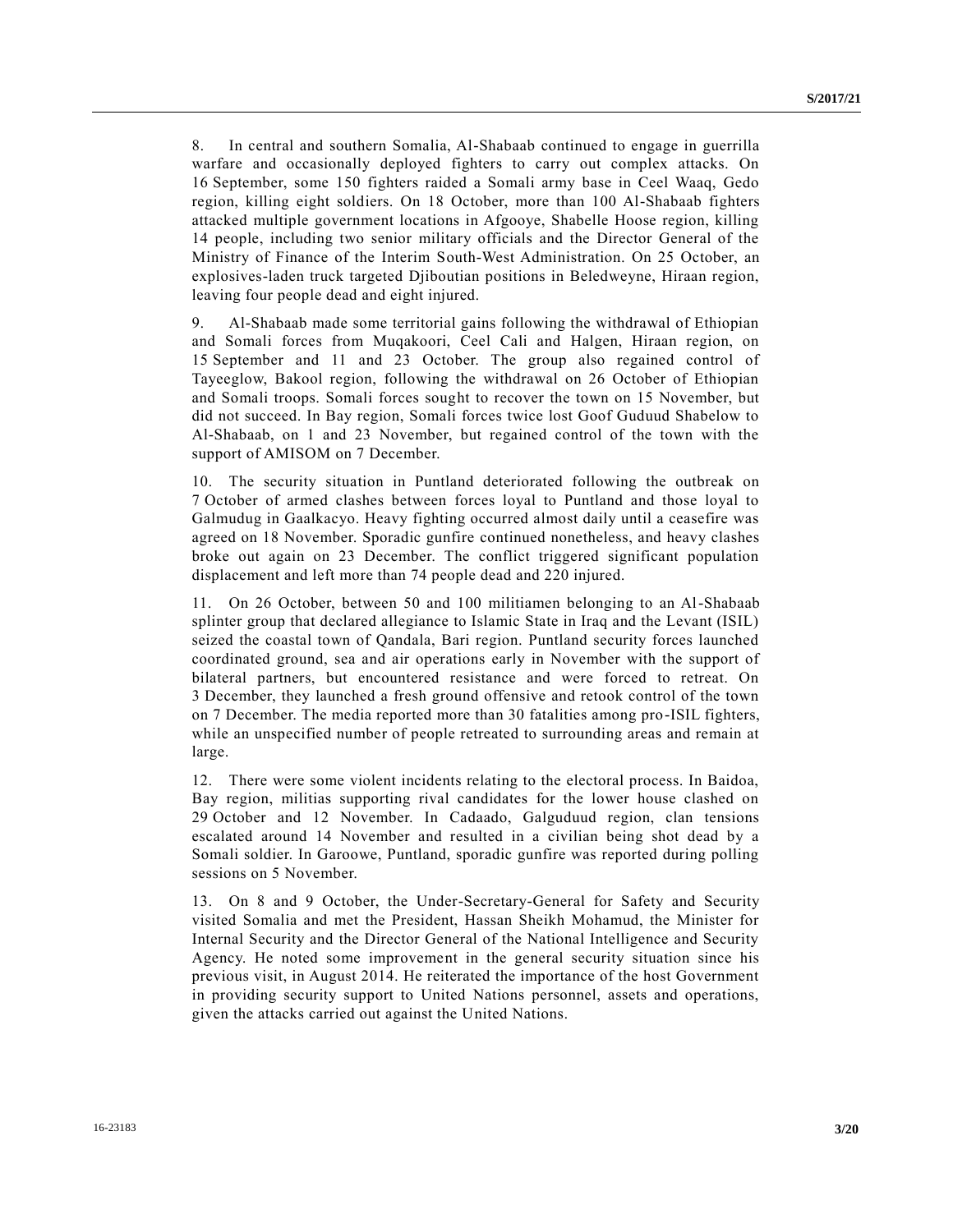# **III. Support for peacebuilding and state-building efforts**

## **A. International coordination and political support**

14. My Special Representative continued to strengthen international efforts aimed at enhancing the country's peacebuilding and state-building process. He regularly met Somali leaders, key international partners, members of the ad hoc electoral bodies and other stakeholders as part of his drive to ensure coherent and effective support for the electoral process. His office issued joint statements with international partners, including to express concern about the nomination of candidates with a known history of violence and alleged criminal involvement and to urge that reports of intimidation and corruption be properly addressed.

15. On 19 and 20 November, my Special Representative and international partners jointly visited Gaalkacyo, Boosaaso, Baidoa, Jawhar and Cadaado, urging the leaders of those regions to expedite the electoral process and honour their commitment to ensuring 30 per cent representation of women.

16. In the wake of the aforementioned intermittent fighting in Gaalkacyo, my Special Representative led a joint mission of the United Nations and international partners to the city on 12 and 15 November. He held consultations with the Federal Prime Minister and the Presidents of Puntland and Galmudug, as well as with key stakeholders from both sides, to listen to their concerns and submit proposals for a lasting peace. On 19 November, at the request of the Federal Government, he deployed two United Nations advisers to the Gaalkacyo Ceasefire Team Advisory Group, which is led by IGAD and mandated to advise on ceasefire monitoring. This development helped to calm tensions.

17. The "Security Six", a forum established by my Special Representative at the request of the Federal Government and aimed at bringing coherence to the work of the principal international stakeholders in the Somali security sector, continued to meet regularly. Comprising the European Union, Turkey, the United Arab Emirates, the United Kingdom of Great Britain and Northern Ireland, the United States of America and the United Nations, the forum has established a secretariat to coordinate the work of its members on the comprehensive approach to security. It has also made progress in reframing the international approach to supporting the country's security as a political rather than purely technical challenge. This progress was evident at a ministerial meeting held on the margins of the United Nations Peacekeeping Defence Ministerial: London 2016, held in London in September 2016, at which all members of the forum and AMISOM troop-contributing countries present committed themselves to supporting a security solution that took into account the need for a comprehensive approach to security, recognizing that partners must reenergize efforts to support the emergence of effective security institutions in Somalia.

18. In the context of the comprehensive approach to security, UNSOM brought together key international partners to agree on how to best engage with the African Union to secure mutual commitments for AMISOM operations in 2017. Another point of focus was on how to coordinate support for accelerating the capacity development of the Somali security institutions and developing a common strategy for preventing and countering violent extremism.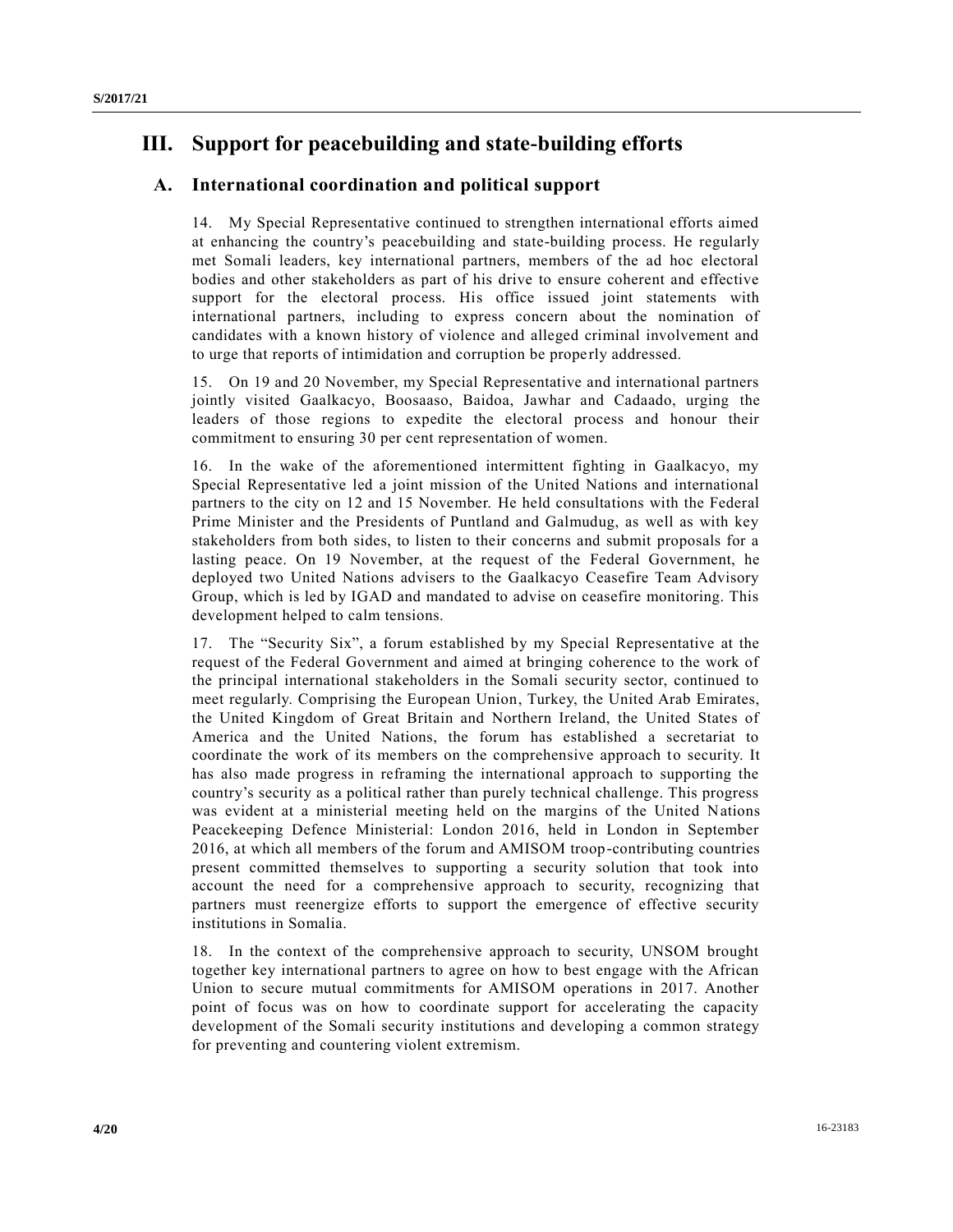### **B. Inclusive politics**

19. The Federal Indirect Electoral Implementation Team and state-level indirect electoral implementation teams continued to oversee the electoral process. They received support from the Integrated Electoral Support Group (comprising UNSOM and United Nations Development Programme (UNDP) personnel) in procuring electoral materials and equipment and delivering them to polling sites. In add ition, the Group provided capacity-building to the teams in the form of training in candidate registration, polling, vote counting and result tabulation.

20. In line with its mandate to conduct universal elections in 2020, the National Independent Electoral Commission launched technical preparations to begin registering political parties in 2017. Accordingly, the Integrated Electoral Support Group provided technical expertise to enable the operationalization of the political parties legislation, including by sharing good practices and lessons learned from other countries in the region and through the review of relevant legal provisions that require amendment. The Ministry of the Interior and Federal Affairs and the Commission have been reviewing, with the support of the Group, the pre-civil war electoral legal framework with a view to drafting the future electoral law.

21. The electoral model emerged from 18 months of public consultations and political negotiations. Designed with a view to ensuring a peaceful transition of power, it was unique and suited to the country's institutional, political and cultural realities. The electoral process included important electoral features typically associated with a more conventional election, such as codes of conduct, secret ballots and the establishment of ad hoc implementation and dispute resolution bodies. In a sign of progress, it also featured an expanded electorate, the conduct of elections around the country for the first time in almost 50 years and the election of an upper house on the basis of geographical, not simply clan, representation.

22. UNSOM engaged with civil society actors countrywide, including women, to ensure their participation and representation in the electoral process and conducted public outreach campaigns through social media, radio and television. The campaign included the provision of communications support to the Federal Indirect Electoral Implementation Team; the promotion of women's representation; civic education activities to promote the credibility of the process, with extensive use of the mission's social media platforms; capacity-building workshops to prepare Somali journalists to cover the voting process; outreach to international media; and ensuring that the international community spoke with a unified voice on issues and concerns relating to the process.

23. On 21 September, key stakeholders in the political process, including international donors and Somali partners, endorsed a report presented by the United Nations on lessons learned in the constitutional review process since 2012. Among other things, the United Nations took stock of the main achievements and shortcomings of the 2012-2016 review process. UNSOM, United Nations agencies and international partners subsequently agreed on priorities for the next cycle of review of the Provisional Federal Constitution, which offers a historic opportunity to shape the legal architecture of a federal Somalia. Following the electoral process, UNSOM has identified the constitutional review as a priority for the country's transition to a constitutional democracy.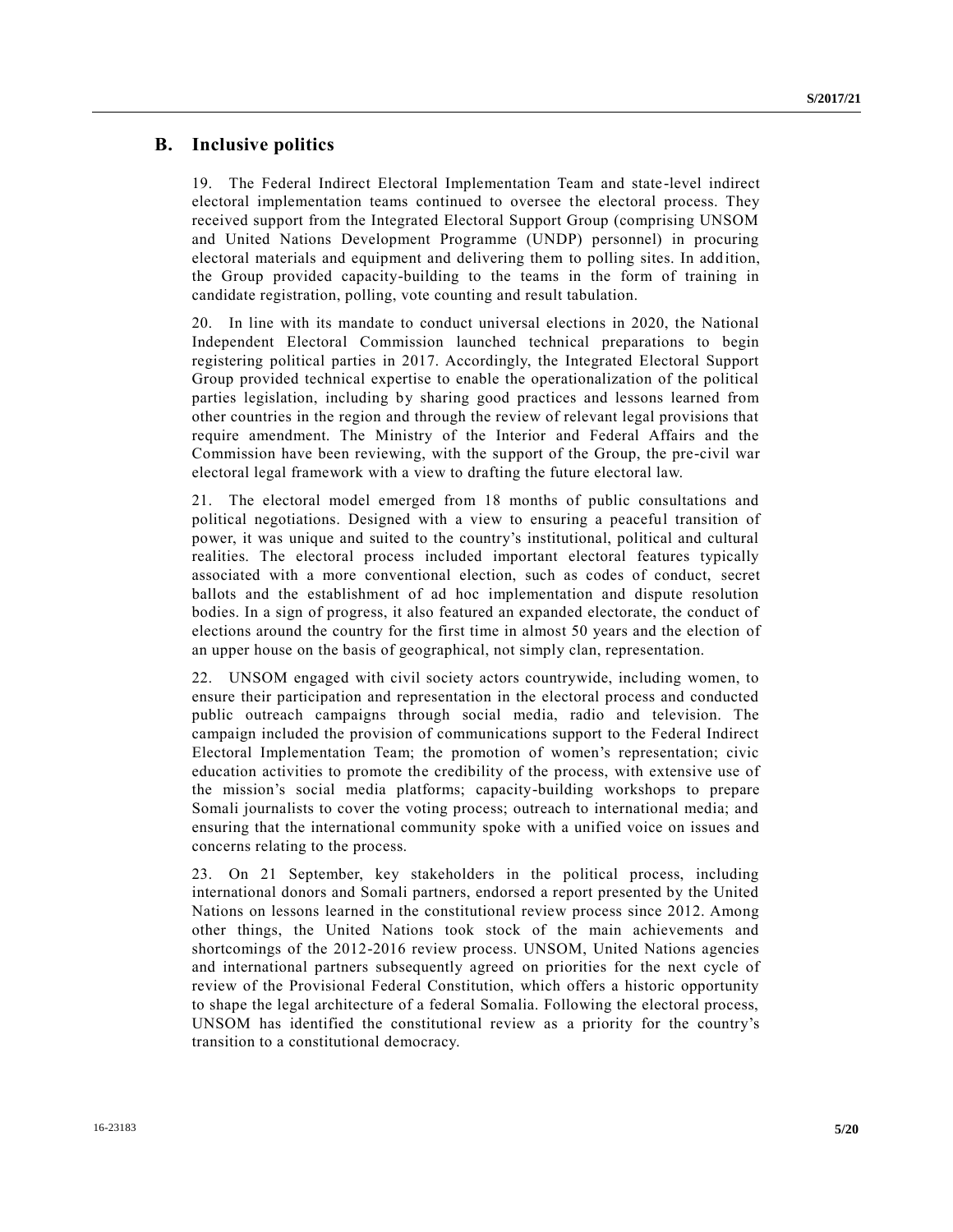24. UNSOM held extensive meetings with representatives of non-governmental organizations and with traditional elders from the Hiraan and Shabelle Dhexe regions in order to advance the state formation process. UNSOM also engaged with clan elders from the Banadir region to hear their concerns about the final status of Mogadishu and their representation in the electoral process and in political institutions, especially the two houses of the Federal Parliament.

## **C. Rule of law and security institutions**

25. The federal security architecture will be discussed by the Federal Government and representatives of the existing and emerging federal member states at a workshop to be convened by the United Kingdom and the United States in January. The objective is to reach a final agreement on the federal security structure at the London Conference on Somalia, currently scheduled to be held in May 2017.

26. Delays in regular salary payments to Somali security personnel remain a key concern and a major incentive for personnel to desert or, worse, defect. Salary arrears are currently estimated at between 6 and 13 months for soldiers and 15 months for police officers. Donor-funded stipends, however, are paid regularly to the national army, the federal police and 1,000 regional police officers in Baidoa and Kismaayo.

27. The Federal Government reached an agreement with the Puntland authorities on the integration of 3,000 Puntland militiamen into the na tional army on 1 August. A mechanism for funding the delivery of a non-lethal support package to those troops by the United Nations Office for Project Services will need to be put in place before the Office can conduct an initial project assessment.

28. UNSOM and UNDP continued to support the implementation of the new federated policing model that was endorsed by the National Leadership Forum in June. While there is strong commitment on the part of the existing and emerging federal member states to developing a decentralized policing model, the momentum that existed at the federal level stalled during the second half of 2016. International advocacy and support will be provided to the incoming Federal Government to promote the implementation of the model and to reinvigorate commitment.

29. The Interim Jubba Administration is authorizing explosive ordnance disposal capacity training for selected members of its police service, with assistance from the Mine Action Service and UNSOM. The initiative supports the comprehensive approach to security, in line with the new policing model. A total of \$2 million was received from Germany for a non-lethal support package for the Somali police. An amount of \$1 million has been assigned to the technical committees for the implementation of the new policing model in each state. The remaining \$1 million will be used to build a police training facility in Kismaayo; the land has been secured and it is expected that construction will begin early in 2017.

30. Discussions continued among Somali stakeholders at the federal and state levels on the design of an effective and affordable justice and corrections system, including at a technical workshop in December, supported by the United Nations. Steps were also taken to strengthen the delivery of justice services and expand access to justice. A legal clinic, intended for vulnerable groups, especially women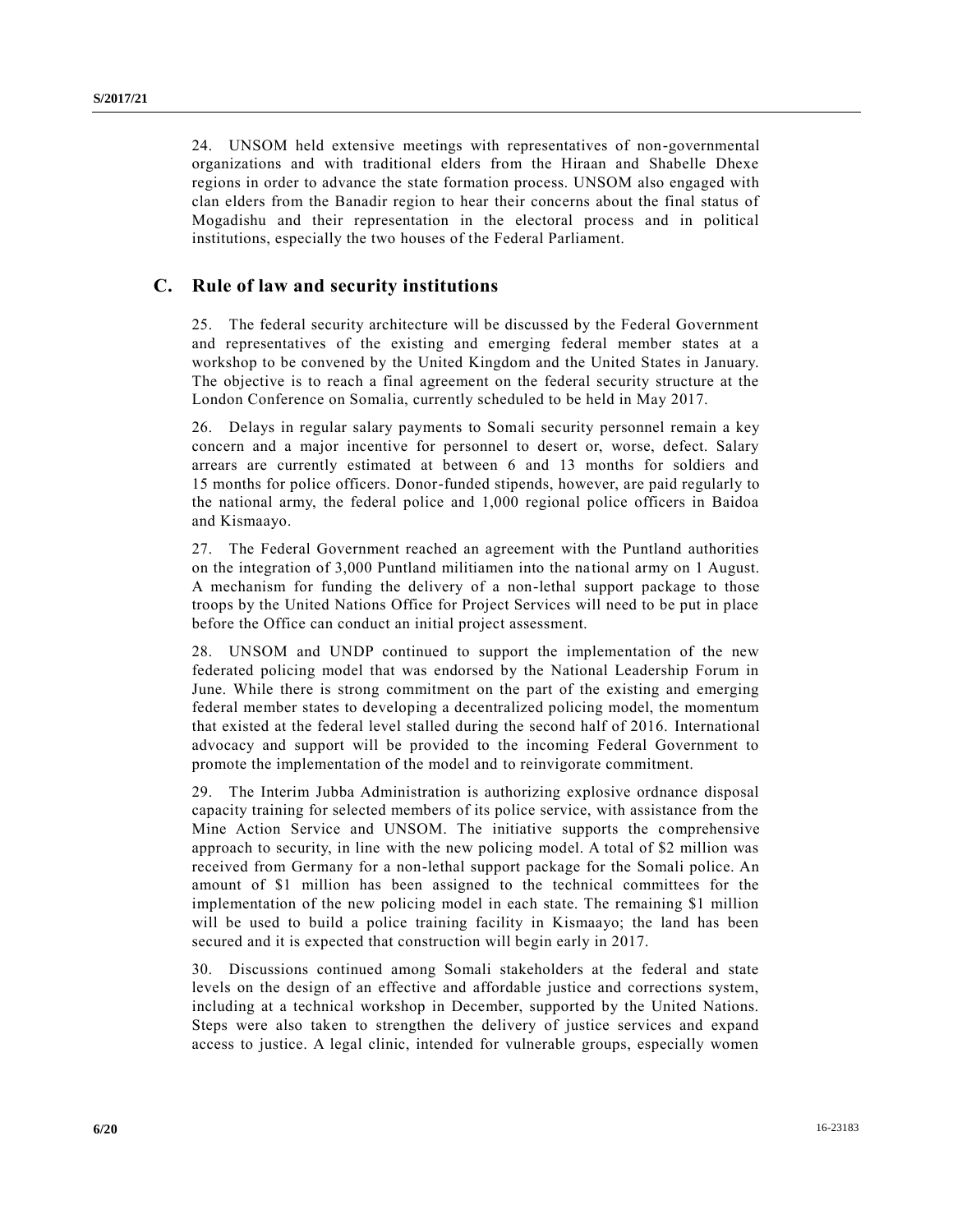and internally displaced persons, was established at Mogadishu University, and plans are under way to deploy legal aid providers in southern and central Somalia, and for the first time to Baidoa and Kismaayo. The participants in a workshop on justice priorities, held in November, agreed that the Somalia Joint Rule of Law Programme would accord priority to institutional support and access to justice at the subfederal level, as well as to the finalization and implementation of the justice and corrections model, in 2017.

31. As part of the effort by the Custodial Corps to ensure security nationwide, UNSOM provided support for prison incident management training to more than 200 regional prison officers. In a related development, the Baidoa prison pilot rehabilitation project for high-risk Al-Shabaab prisoners concluded on 31 December. It had been intended to collect data on the prisoners and to design and implement a rehabilitation programme. The results and lessons learned will support the development of the second phase, which will be focused on the rehabilitation and reintegration of Al-Shabaab inmates.

32. Efforts continued to reintegrate former Al-Shabaab combatants. A fourth rehabilitation facility for low-risk disengaged combatants, located in Kismaayo and funded by Germany, is scheduled to be operational by the first quarter of 2017. Meanwhile, the Elman Peace and Human Rights Centre is partnering with UNSOM on reintegration projects for disengaged Al-Shabaab combatants in Mogadishu, Baidoa, Kismaayo and Beledweyne. This eight-month programme, which began in September, is expected to be completed by April 2017. The programme provides employment opportunities for 500 disengaged combatants and 500 vulnerable community members and is supported by a public information campaign. The projects include the expansion of four transition centres and the rehabilitation of a school, hospital, court and prison in each location. UNSOM also supported the National Intelligence and Security Agency in developing draft standard operating procedures and criteria for the uniform screening and profiling of disengaged Al-Shabaab combatants.

33. As part of its evolving counter-terrorism platform, the Federal Government announced its national strategy and action plan for preventing and countering violent extremism in September. Identified therein are key areas for development, with a focus on ensuring an inclusive process, involving Somali civil society, youth and women's groups, religious leaders and the private sector. Since the launch, the Federal Government has aimed to further devolve the strategy for implementation by the countering violent extremism coordinators at the subfederal level. On 1 December, Puntland held a stakeholder consultation meeting, which UNSOM attended. UNSOM is developing a separate strand on countering and preventing violent extremism in the comprehensive approach to security to ensure a coordinated and inclusive approach among all stakeholders. This will be done in close cooperation with the Federal Government and existing and emerging federal member states, as endorsed by the Federal Government's countering violent extremism coordinator on 21 November.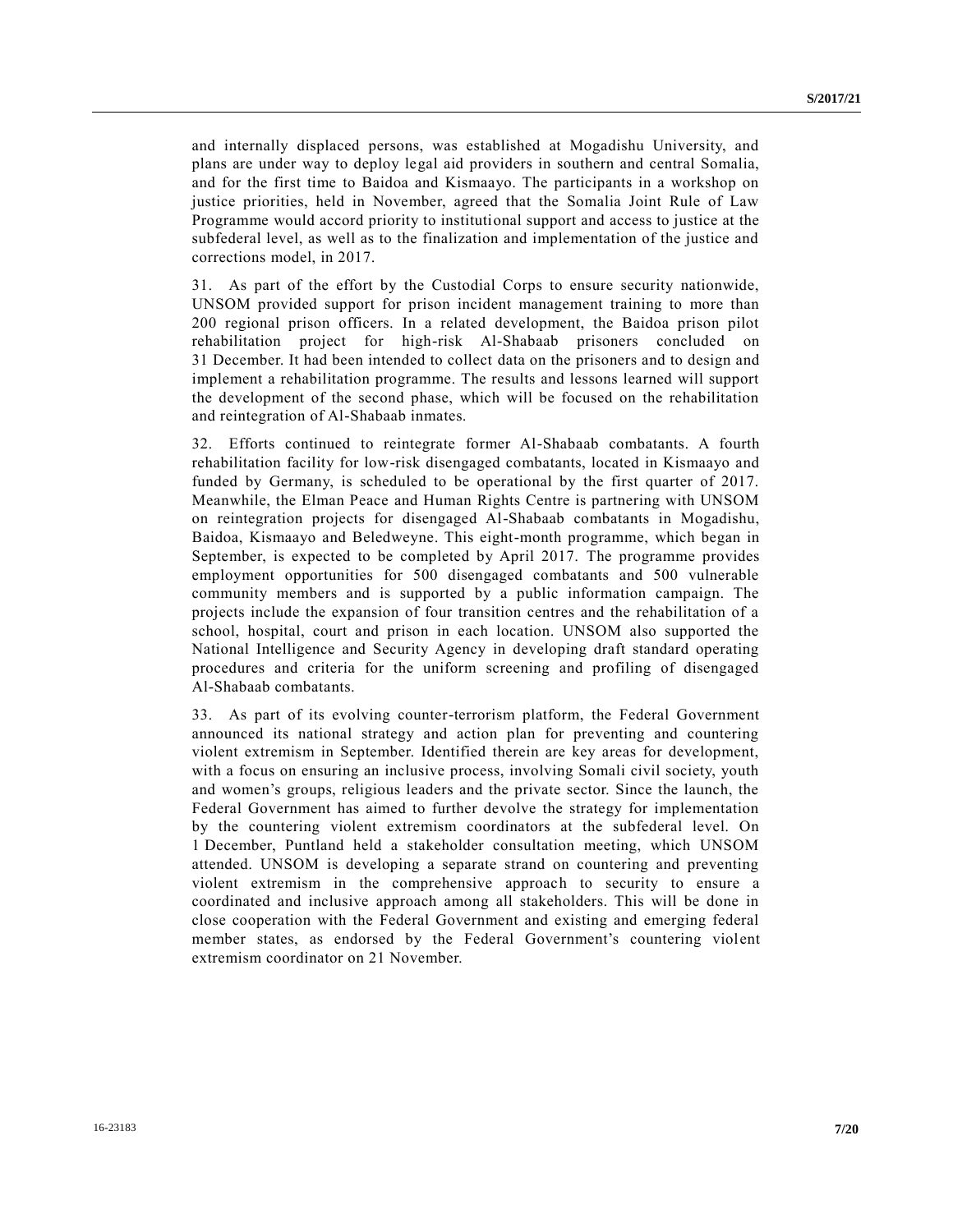## **D. Economic foundations**

34. The gross domestic product (GDP) was projected to reach \$6.2 billion at the end of 2016 and GDP per capita \$450. Consumption remains the key driver, with investment accounting for 8 per cent of GDP in 2016. The economy is highly dependent on imports, with the share of exports to GDP currently at 14 per cent. Imports account for more than two thirds of GDP, creating a large trade deficit, mainly financed by remittances and international aid.

35. According to the latest World Bank poverty survey, about half of the country's population (51.6 per cent) is currently living below the poverty line. Remittances remain a key safety net; of every three people who receive remittances, one is poor. Inequality remains high and driven by the gaps in urban poverty incidence.

36. In the light of the expiration of the Somali Compact, Somalia finalized its first national development plan in more than 30 years. The plan, which is aligned with the Sustainable Development Goals and the interim poverty reduction strategy policy, provides the country with full ownership of its development agenda. While it will need to be revalidated by the new Federal Government, the plan provides the basis for addressing key development priorities, especially infrastructure, the provision of social services and overall poverty reduction. A new mutual accountability framework between Somalia and the international community is under development and expected to be signed at a high-level partnership forum to be held in London during the first half of 2017, thereby aligning international support with national development priorities.

## **E. Revenue and services**

37. The fiscal situation is improving. Nevertheless, there is a need to mobilize greater domestic revenue. According to the International Monetary Fund (IMF), real GDP growth for 2016, projected at 3.7 per cent, is driven by the telecommunications, construction and service sectors. Consumer price inflation is projected to remain low, at about 1.0 to 1.5 per cent, mainly reflecting weak commodity prices. For 2017, growth is projected to decelerate to about 2.5 per cent, owing to the impact of poor rains on the agricultural sector. The national budget is only \$240 million. Poor tax collection capacity, a narrow tax base, the absence of legal and regulatory frameworks and a lack of territorial control continue to hinder full revenue mobilization.

38. Notwithstanding the progress made in meeting IMF structural benchmarks, Somalia continues to struggle to respond to basic fiscal challenges. An IMF mission in November concluded that the country had met all structural benchmarks and six out of seven quantitative performance targets for the first review of the staffmonitored programme. Nevertheless, the benchmark on non-accrual of new arrears had not been met. It is expected that the staff report for the article IV consultation held in 2016 and the first review under the staff-monitored programme will be discussed by the IMF Executive Board in late January 2017.

39. The country's capacity to deliver services remains limited and largely dependent on assistance from the international community, especially in terms of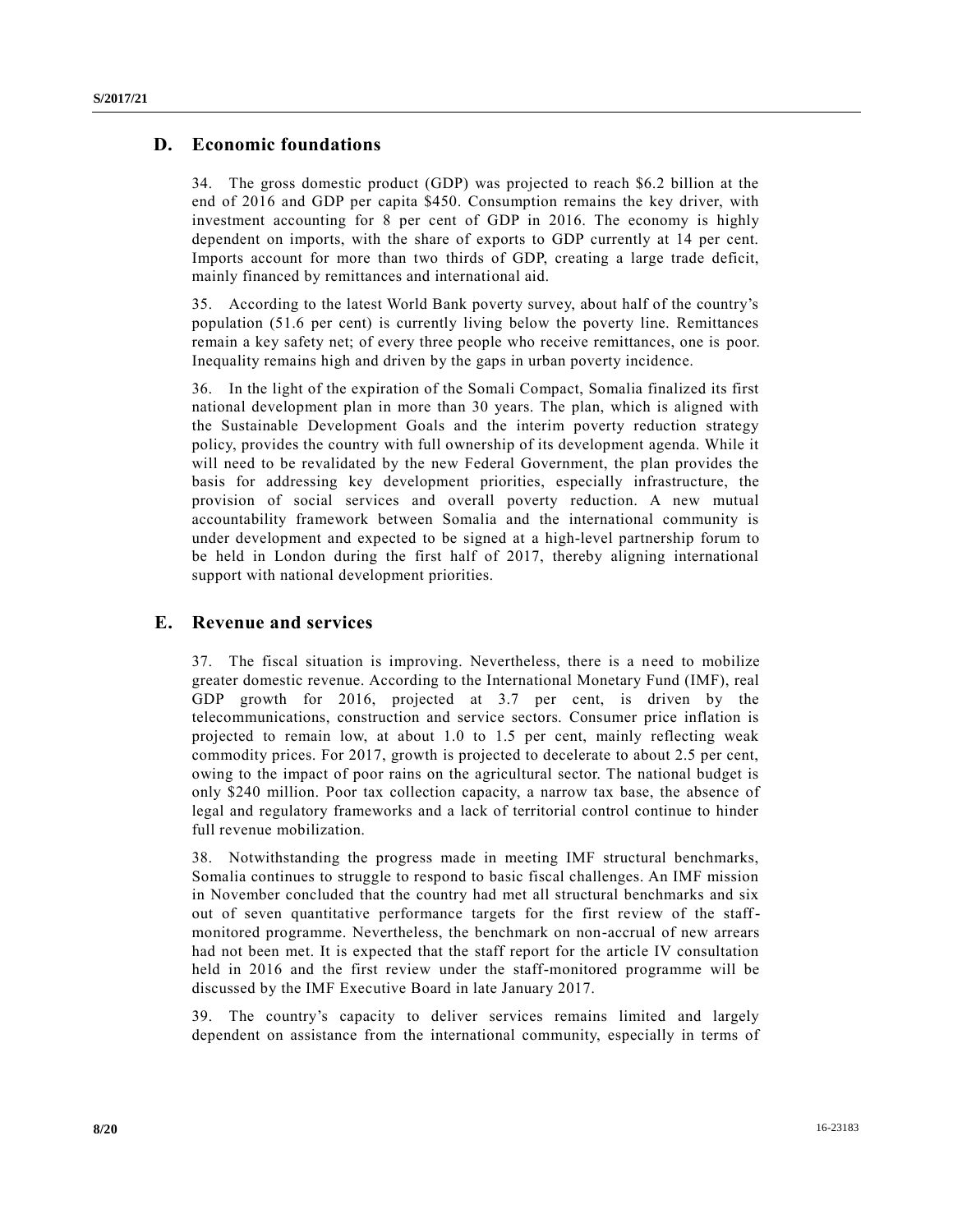health, education, nutrition and water, sanitation and hygiene. While Somalia ranks among the world's worst cases of malnutrition, progress is being achieved. A national survey conducted by the United Nations Children's Fund, the Food and Agriculture Organization of the United Nations and the Ministry of Health in 2016 showed a rise to a 33 per cent in the rate of exclusive breastfeeding and to 83 per cent in the number of newborn children being breastfed within the first hour of birth. Social and human development will be key priorities for Somalia to address through its national development plan, to which the international community has committed itself to aligning future support.

### **F. Cross-cutting issues**

#### **Community recovery and local governance**

40. The Ministry of the Interior and Federal Affairs, alongside its regional counterparts, continued to promote the Wadajir National Framework for Local Governance, which is focused on enabling community reconciliation to build stability. The United Nations Joint Programme on Local Governance and Decentralized Service Delivery continued to provide support for the formation of district councils aimed at strengthening local governance and improving service delivery. On 17 November, the Somalia Development and Reconstruction Facility endorsed two programmes supported by an amount of \$12 million from the Peacebuilding Fund. The two programmes are designed to enhance community recovery and the extension of state authority, as well as to catalyse stronger local governance in line with the Wadajir Framework, with a focus on Jubaland and South-West. One programme will support efforts around a comprehensive response to drivers of fragility and the other the provision of durable solutions for internally displaced persons, returnees, host communities and authorities.

41. Community recovery projects continued to receive support from donors and the United Nations in Hiraan, Shabelle Dhexe, Galmudug, South-West and Jubaland. The United States Agency for International Development supported state authorities and communities in planning projects to promote economic growth and support social cohesion in Kismaayo, Afmadow, Wanlaweyn, Diinsoor, Baraawe and Baardheere. The Somalia Stability Fund continued to support similar efforts in Warshiikh, Mahadday Weym, Cadale, Cadaado, Balanbaley and Hobyo. Following an evaluation in September of its vocational training programme designed to help to counter violent extremism among young people, the United Nations Industrial Development Organization is expanding the approach to Dhooble, Mogadishu, Kismaayo and Baidoa.

#### **Human rights**

42. The number of human rights violations increased during the reporting period, primarily owing to state security operations and continued Al-Shabaab activity. Reported civilian casualties totalled 623, comprising 260 deaths and 363 injuries. Security operations generated 242 civilian casualties, of which 55 deaths and 120 injuries were attributed to the Somali security forces and 37 deaths and 12 injuries to AMISOM. UNSOM continued to engage with AMISOM on reported allegations of violations of human rights and humanitarian law, including the incident of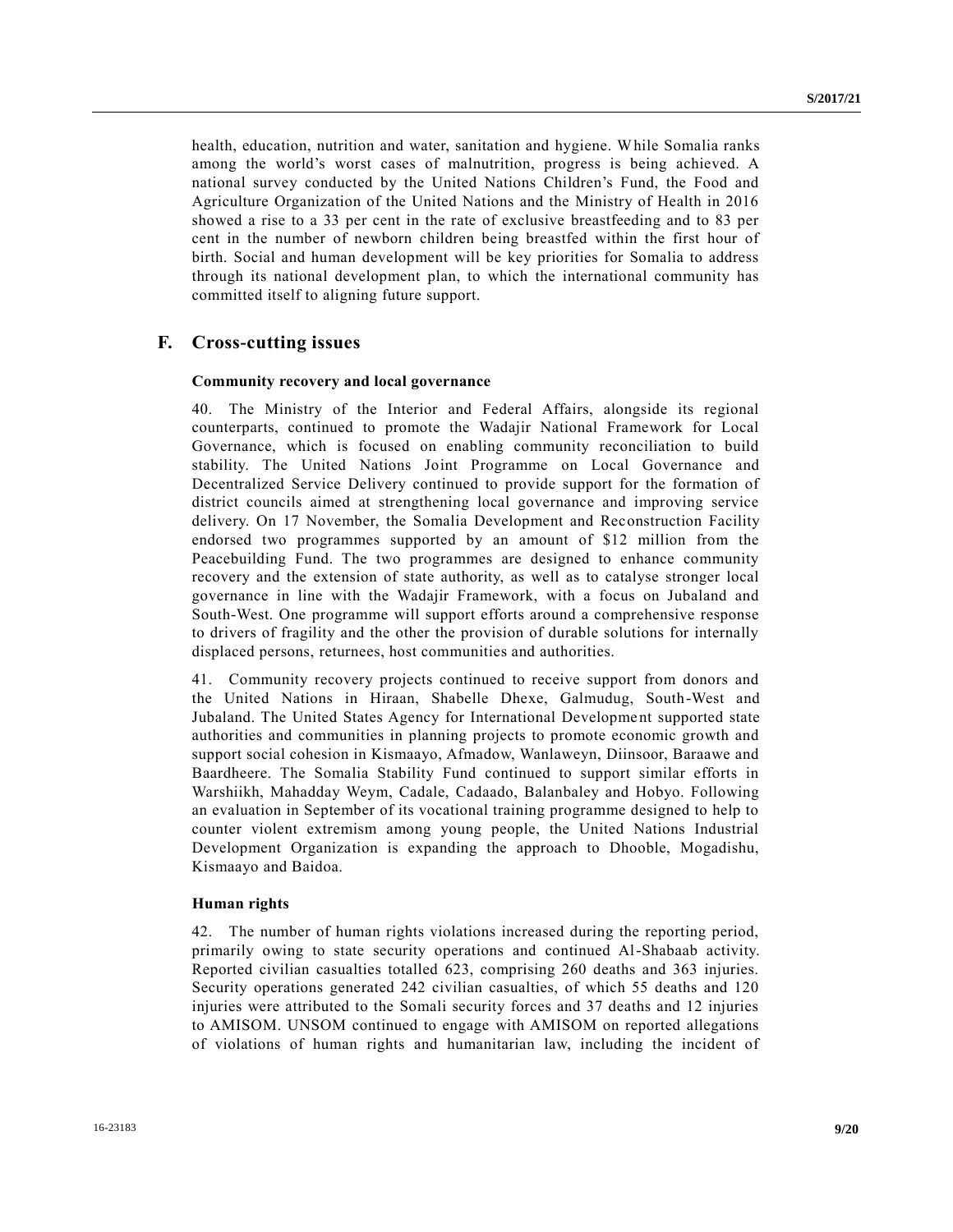17 July that left 14 civilians dead and 3 others injured in Wardinle, near Baidoa, which was attributed to AMISOM (Ethiopian) troops. AMISOM is finalizing its investigation.

43. The conflict in Gaalkacyo represented 53 per cent of the total civilian casualties attributed to the Somali security forces and resulted in 25 civilians being killed and 63 injured by crossfire between Puntland and Galmudug forces. Since September, six death sentences have been pronounced in Somalia, and two have been carried out.

44. Civilian casualties attributed to Al-Shabaab or unidentified persons totalled 91 deaths and 126 injuries. A total of 46 people were abducted by Al-Shabaab, 35 of whom were later released. The attacks represent an increase of 1.4 per cent from the previous reporting period.

45. In September, UNSOM and the Office of the United Nations High Commissioner for Human Rights jointly released the first public United Nations report on the right to freedom of expression in Somalia, covering the period between 2012 and 2016. Recommended therein are measures towards increasing protection, enhancing accountability and addressing impunity. The Minister for Foreign Affairs and Investment Promotion pledged that the Federal Government would address violations against the media. On 5 September, the Media Association of Puntland issued a press statement in which it commended the report and urged stakeholders to abide by the recommendations made. On 8 September in "Somaliland", the "Somaliland" Minister of Presidential Affairs accused the independent media of destabilizing "Somaliland" security, labelling it an "armed militia that requires disarmament". Media associations and human rights organizations called for the Minister to refrain from making such threats.

### **Gender equality and women's empowerment**

46. In September, the National Leadership Forum reaffirmed its commitment to ensuring that 30 per cent of parliamentary seats would be held by women, giving clear guidance in a communiqué on how the goal should be realized. The implementation of the decision proved to be a challenge, however. Nevertheless, intense advocacy efforts carried out by women leaders, candidates, goodwill ambassadors, the Ministry of Women and Human Rights Development and international partners yielded positive results, with the attainment of greater representation of women in the lower house of the Federal Parliament (24 per cent) than in 2012 (14 per cent).

47. During the electoral process, female candidates and advocates faced threats and intimidation. They also cited corruption as an issue negatively affecting the ability of women to stage successful candidacies. To address this issue, UNSOM and UNDP increased their logistical support to women candidates and advocates and coordinated with civil society organizations, goodwill ambassadors and the Ministry of Women and Human Rights Development. The United Nations also assisted the Ministry with the deployment of situation room teams in seven electoral locations. This enabled women leaders to effectively mobilize and overcome many of the challenges that they faced.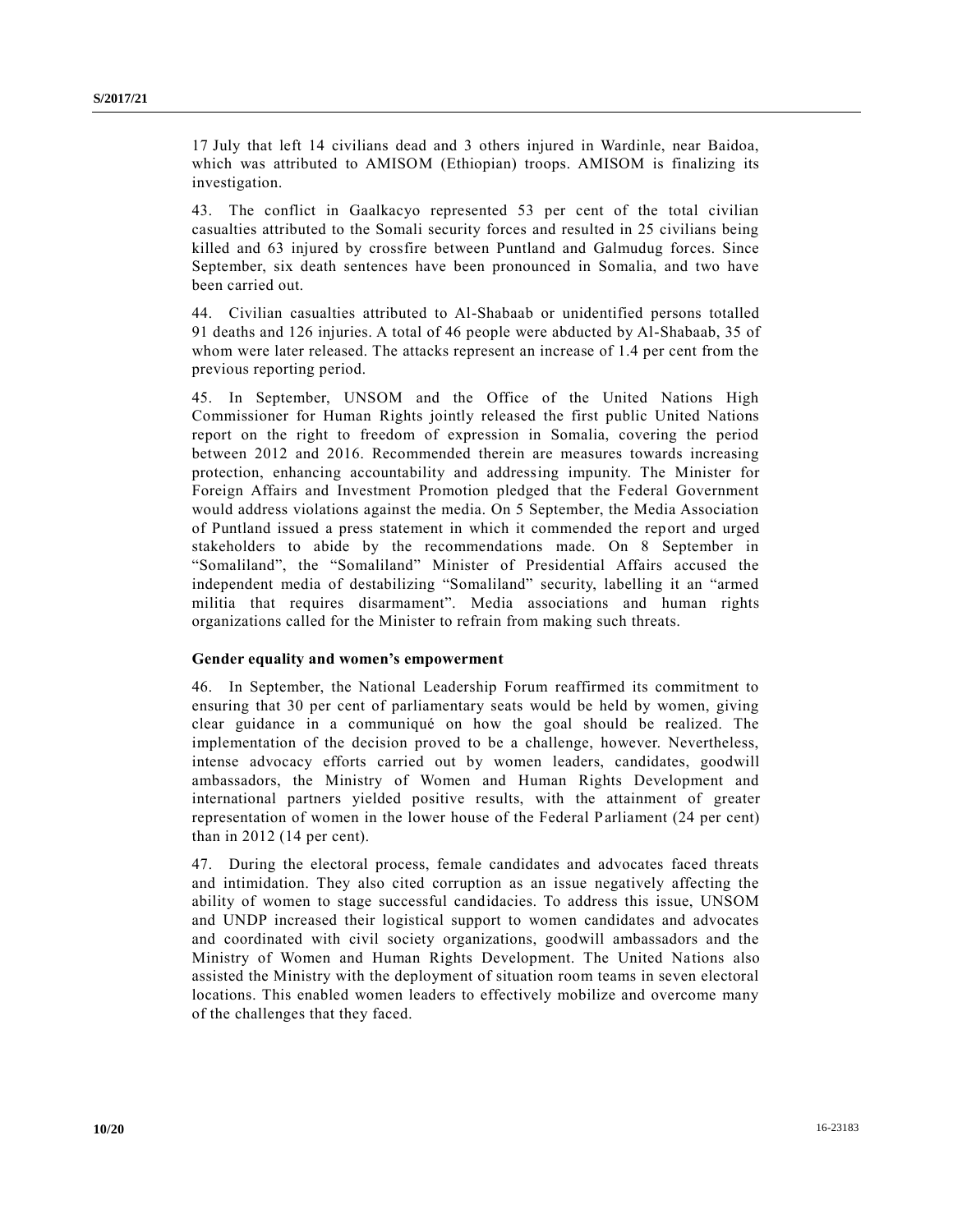#### **Child protection**

48. The country task force on monitoring and reporting recorded 477 incidents of grave violations against children during the reporting period, affecting 854 children (157 girls and 697 boys). In addition, 46 incidents of unlawful detention involving 92 children on security grounds and for alleged association with Al-Shabaab were documented.

49. A joint age assessment exercise by the Puntland authorities and the United Nations confirmed that 64 of the Al-Shabaab elements captured in Puntland in March were below 18 years of age. On 17 September, 28 of the children, from 15 to 17 years of age, were sentenced to between 10 and 20 years' imprisonment by a military court in Garoowe. Following intensive advocacy by the United Nations and bilateral partners, the Puntland authorities agreed to release 26 other children, between 12 and 14 years of age. They were handed over to the United Nations on 5 October to begin their reintegration. UNSOM and the United Nations Children's Fund continued to work closely with the Puntland authorities to ensure that the death sentences handed down on 16 June against 12 of the children and the lengthy prison sentences against 28 others are revoked. Currently, 272 boys and 55 girls are benefiting from reintegration programmes in Baidoa and Mogadishu, including the 26 children airlifted from Puntland in October 2016.

#### **Prevention of sexual violence**

50. UNSOM has been supporting the creation of women and child protection units in the Somali police force as part of an effort to enhance the response of law enforcement bodies to cases of sexual violence and to better protect victims and survivors. Specific steps have been taken since December 2015, including the adoption of terms of reference for the units on 3 September, following extensive consultations among key stakeholders, including the United Nations, AMISOM, the Federal Government and international donors.

51. In September, the United Nations Population Fund conducted a training session in Mogadishu on the prevention of gender-based violence, with 25 police officers from various regions participating. This resulted in increased police engagement with service providers and other stakeholders on gender-based violence prevention, mitigation and response.

### **Targeted sanctions**

52. On 3 October, my Assistant Secretary-General and Deputy Emergency Relief Coordinator briefed the Security Council Committee pursuant to resolutions [751](http://undocs.org/S/RES/751(1992))  [\(1992\)](http://undocs.org/S/RES/751(1992)) and [1907 \(2009\)](http://undocs.org/S/RES/1907(2009)) concerning Somalia and Eritrea on the report submitted pursuant to paragraph 24 of Council resolution [2244 \(2015\)](http://undocs.org/S/RES/2244(2015)) [\(S/2016/827\)](http://undocs.org/S/2016/827). The Monitoring Group on Somalia and Eritrea presented its final report on Somalia [\(S/2016/919\)](http://undocs.org/S/2016/919) to the Committee on 7 October. The Federal Government submitted its second report pursuant to paragraph 7 of Council resolution [2244 \(2015\)](http://undocs.org/S/RES/2244(2015)) to the Council on 15 October. On 10 November, the Council adopted resolution [2317](http://undocs.org/S/RES/2317(2016))  [\(2016\),](http://undocs.org/S/RES/2317(2016)) by which it renewed, until 15 November 2017, the partial lifting of the arms embargo on Somalia. On 15 December, seven experts were appointed to serve on the Monitoring Group until 15 December 2017 (see [S/2016/1065\)](http://undocs.org/S/2016/1065).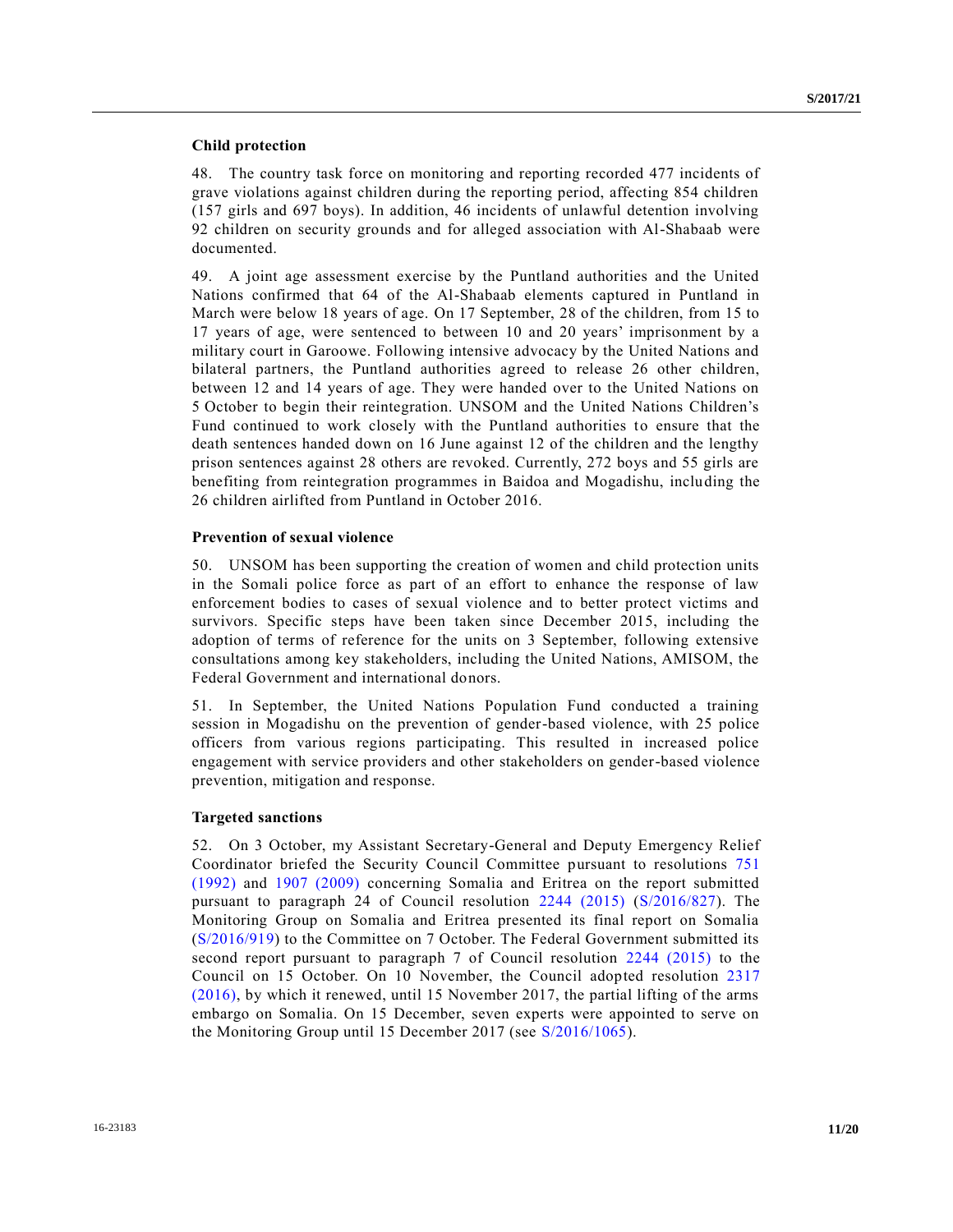# **IV. Humanitarian situation**

53. The humanitarian situation deteriorated during the reporting period and is set to worsen as drought conditions extend beyond Puntland and "Somaliland" to areas in the south, such as Gedo and Juba Hoose. A continued lack of social safety nets and basic services increases the country's vulnerability and the potential for a broader crisis. The situation is expected to worsen because the current *deyr* rainy season has not yielded the expected level of rainfall.

54. The assessments carried out by the Food Security and Nutrition Analysis Unit of the post-*gu* rain were delivered in September and showed that two worrying thresholds had been surpassed. There are now 5 million Somalis facing acute food shortages, of whom more than 1.1 million are in emergency and crisis situations. The nutrition situation has also deteriorated, with more than 320,000 acutely malnourished children in need of urgent nutrition support, including more than 50,000 who are severely malnourished.

55. The growing humanitarian needs come as resources are dwindling. The perception that Somalia is on the rise, coupled with competition from other global crises, has led to diminished humanitarian funding. As at early December, the Humanitarian Response Plan for 2016, launched in January, was funded at just in excess of 47 per cent, or \$414 million of the \$885 million required. Owing to the limited resources, livelihood and resilience programmes had to be deprioritized in favour of life-saving programmes.

56. Besides drought, Somalia has seen a sharp increase in conflict-related displacement, raising protection concerns for those affected, in particular women and children. The most serious concerns emerged in Gaalkacyo, where 90,000 civilians were displaced by conflict in October, resulting in a lack of schooling for 20,000 children. The withdrawal of foreign military assets in the Bakool, Galmudug and Hiraan regions displaced at least 5,000 people and exposed those who remained to retribution at the hands of Al-Shabaab and reduced humanitarian access. Clan conflict with Al-Shabaab in eastern Shabelle Hoose displaced nearly 30,000 people and had a negative impact on access.

57. On 6 November 2016, the Interim Jubba Administration officially lifted its temporary suspension of the voluntary return of Somali refugees from the Dadaab refugee camp in Kenya. This came after a series of consultative meetings among parties to the tripartite agreement governing the voluntary repatriation of Somali refugees living in Kenya. Nearly 35,000 Somalis have returned voluntarily since December 2014 under the agreement. Partners continued to provide life -saving and reintegration assistance, the limited resources notwithstanding.

58. In October, an estimated 543,900 people received food assistance, while 1.7 million received seasonal agriculture inputs, including seeds, tools, fishing equipment, irrigation vouchers, livestock and vaccinations for livestock. Some 43,300 malnourished children under 5 years of age were admitted into nutrition programmes and more than 700,000 Somalis received basic health services, while in excess of 1 million people were provided with temporary and/or sustainable access to safe water. Nearly 312,100 people accessed protection services, while education partners reached some 90,000 learners with teaching activities and school feeding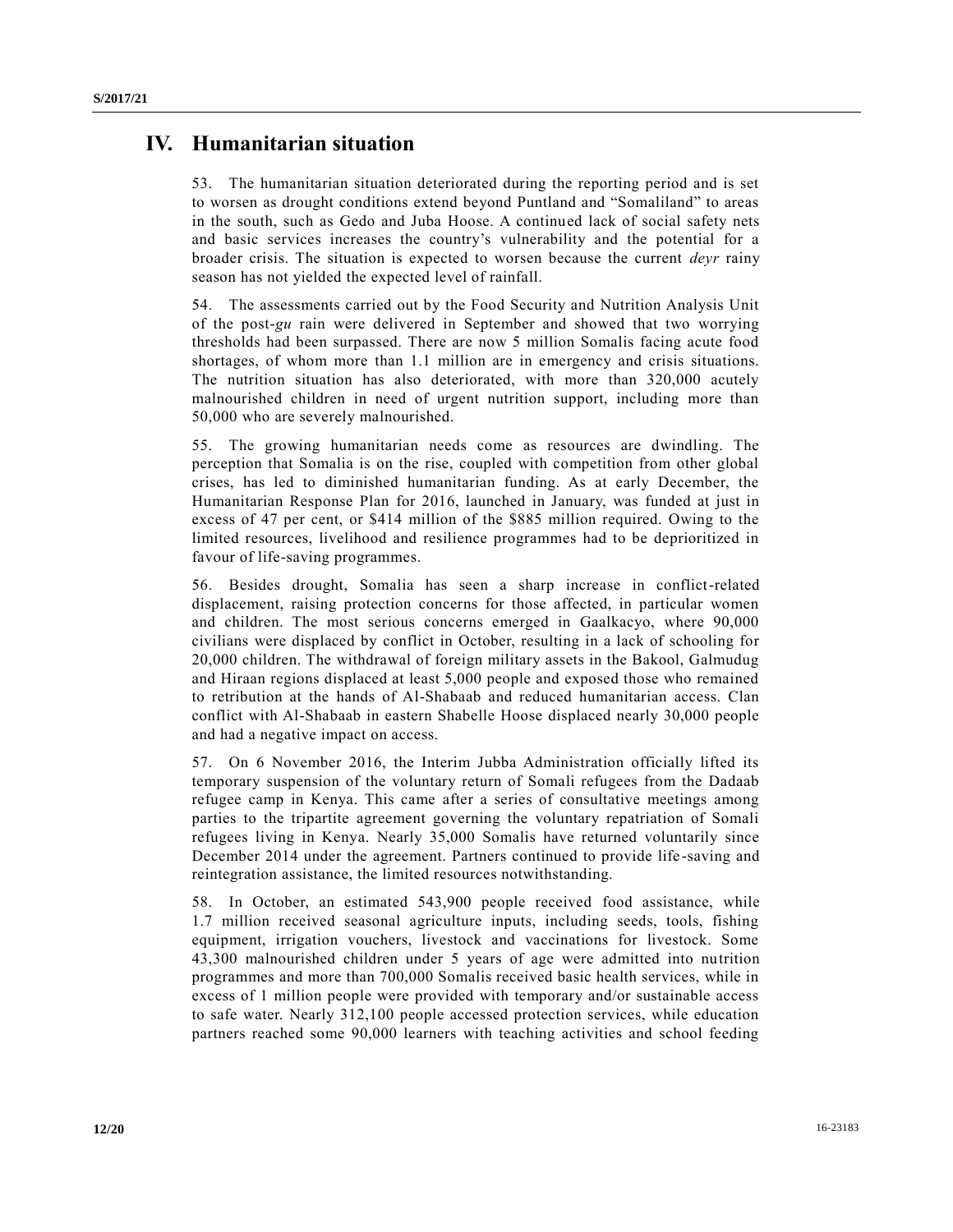programmes. An estimated 98,100 people were assisted with non-food items and 12,300 with transitional shelter.

## **V. Support to the African Union Mission in Somalia, the Somali national army and the United Nations Assistance Mission in Somalia**

59. UNSOS continued to provide logistical support to AMISOM and the Somali national armed forces in support of military operations and in accordance with Security Council resolution [2245 \(2015\).](http://undocs.org/S/RES/2245(2015)) In support of the electoral process, coordination between UNSOS and AMISOM at the strategic and operational levels ensured the provision of adequate security and logistical support at all polling stations. Of key significance is the case of Cadaado, Galmudug, where, before the elections, AMISOM had had no presence but, through effective coordination mechanisms, it was able to deploy swiftly and receive UNSOS logistical support on a self-sustainment basis.

60. A letter of assist with Kenya for the deployment of three military helicopters to AMISOM was finalized in November, with the helicopters deployed on 15 December. Discussions continued with Uganda and Ethiopia to facilitate the deployment of additional helicopters. There is, however, a need for Member States to support AMISOM with the reimbursement of ammunition, given that this is not covered by the United Nations.

61. Somali troops continued to receive UNSOS logistical support under an UNSOS-managed trust fund. The planned assessment of the capability and combat readiness of the national armed forces to carry out joint operations with AMISOM, scheduled for September, was not conducted because securing the electoral process had to take priority. The assessment will be carried out immediately after the installation of the new Federal Government.

62. The Mine Action Service continued to provide technical support and training in improvised explosive device detection and destruction as part of its efforts to enhance AMISOM operational mobility. Through a United Nations/AMISOM working group on improvised explosive devices, which was established in September, a "defeat-the-device" training plan was launched under the guidance of the Service. It comprises mitigation measures, specifically awareness, increased search capacity, technical operational equipment, threat/route assessments and proactive analysis. The combined efforts of the training partners, through the AMISOM force headquarters, resulted in AMISOM finding an increased number of improvised explosive devices before they could detonate, as manifested by the Ugandan military locating and disposing of 16 devices on sector 1 main supply routes in October.

63. Efforts are under way to enhance security on the main supply routes in order to encourage trade and the movement of people, facilitate humanitarian access and ultimately contribute to the expansion of governance and state authority in areas liberated by AMISOM. Discussions with UNSOS led to AMISOM committing itself to incrementally providing force protection for road convoys, thereby drastically reducing the current overreliance on airlifts for logistical support.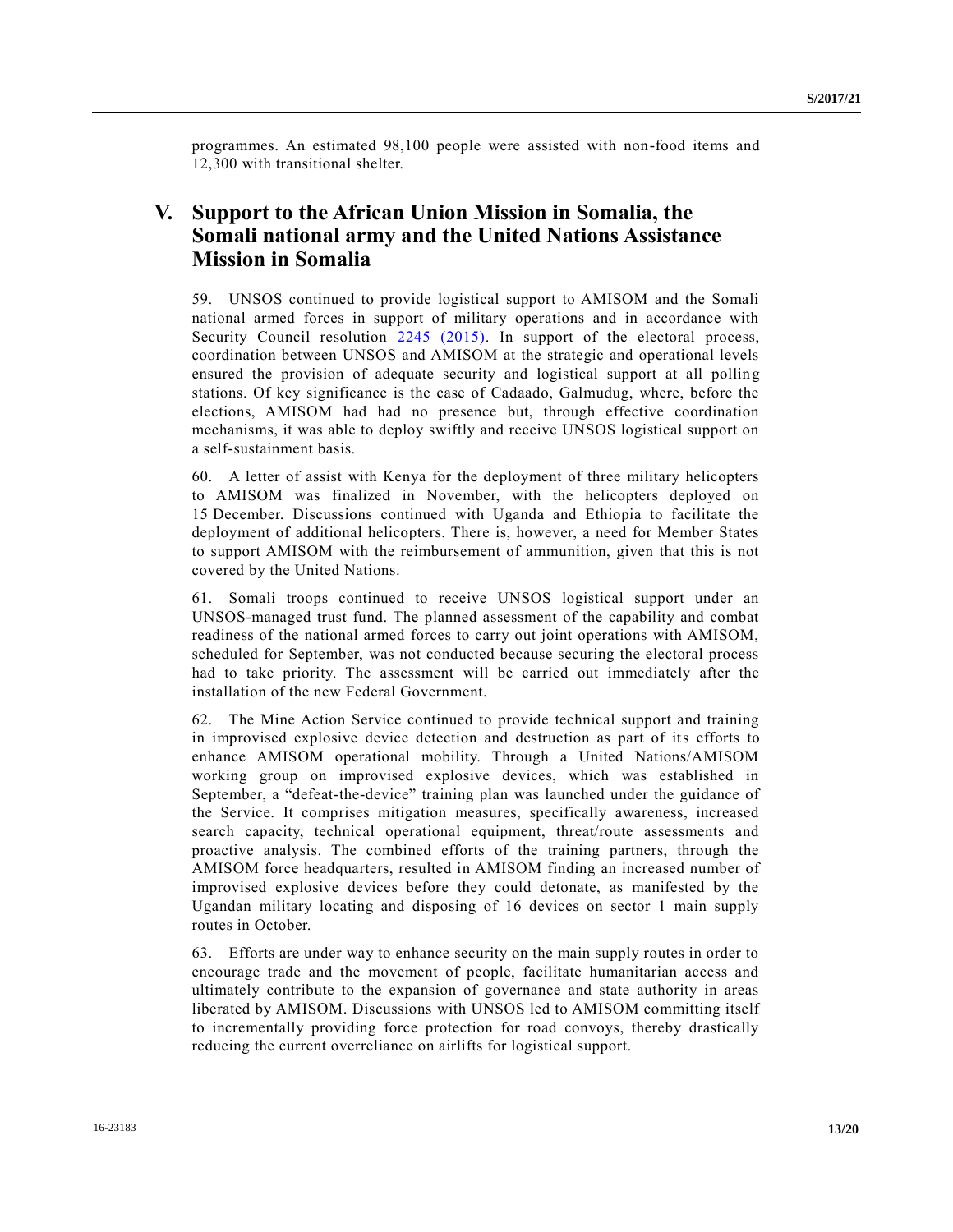64. The parlous state of the trust funds for AMISOM and the national army is of grave concern. As at the end of November, the balance of the former was \$400,000 and the latter \$13.65 million. Additional contributions from partners are critical to enabling AMISOM to achieve its mandate and ensuring a smooth transfer of security responsibilities to the Somali security forces.

65. My newly appointed Assistant Secretary-General and Head of UNSOS, Hubert Price, assumed office in October. He visited Addis Ababa on 18 and 19 October and met representatives of the African Union, AMISOM troop- and police-contributing countries, AMISOM partners and the United Nations Office to the African Union. He outlined his agenda, which includes improving strategic engagement, coordination and communication with key stakeholders and enhancing the operational effectiveness of UNSOS.

66. On 11 November, the Military Operations Coordination Committee met for the twenty-first time, in Addis Ababa, to review operational progress in support of the electoral process and to consider options for strengthening the operational effectiveness of AMISOM to conduct future offensive operations. The Committee requested support for additional troops to conduct offensive operations, together with additional support for the Somali army in order to accelerate the planned AMISOM exit strategy. The Committee urged the United Nations and partners to facilitate the deployment of critical enablers and force multipliers, including capability to counter improvised explosive devices in support of AMISOM operations. It rejected the decision by the European Union to differentiate its payment procedure to the Burundian contingent in Somalia and expressed concern about the reduction by the European Union of the AMISOM troop allowance by 20 per cent. The Committee requested the United Nations, the European Union and the broader international community to urgently find ways of bridging the gap.

### **Human rights due diligence policy**

67. On 27 September, the AMISOM/United Nations working group met in Mogadishu to discuss the implementation of mitigation measures under the human rights due diligence policy, including status and accountability with regard to human rights violations and how to strengthen the Civilian Casualty Tracking, Analysis and Response Cell. While marked progress was noted on formal responses from AMISOM to allegations, the need to implement mitigation measures, accountability and remedies for victims was emphasized. AMISOM announced the adoption of a force commander's directive and the launch of monthly briefings for commanders on compliance with international humanitarian law. On 13 October, the human rights due diligence policy risk assessments for the Ethiopian contingent, the Kenyan contingent and the Jubaland security forces were approved by the policy task force following an African Union request for non-lethal support to enable these forces to conduct joint offensive operations with AMISOM. The task force approved the risk assessment for the provision of attack helicopters to AMISOM on 23 November.

68. UNSOS supported AMISOM with the organization of a two-day workshop in October to develop standard operating procedures for the Civilian Casualty Tracking, Analysis and Response Cell. The development of the standard operating procedures provides AMISOM with additional tools for tracking and reporting on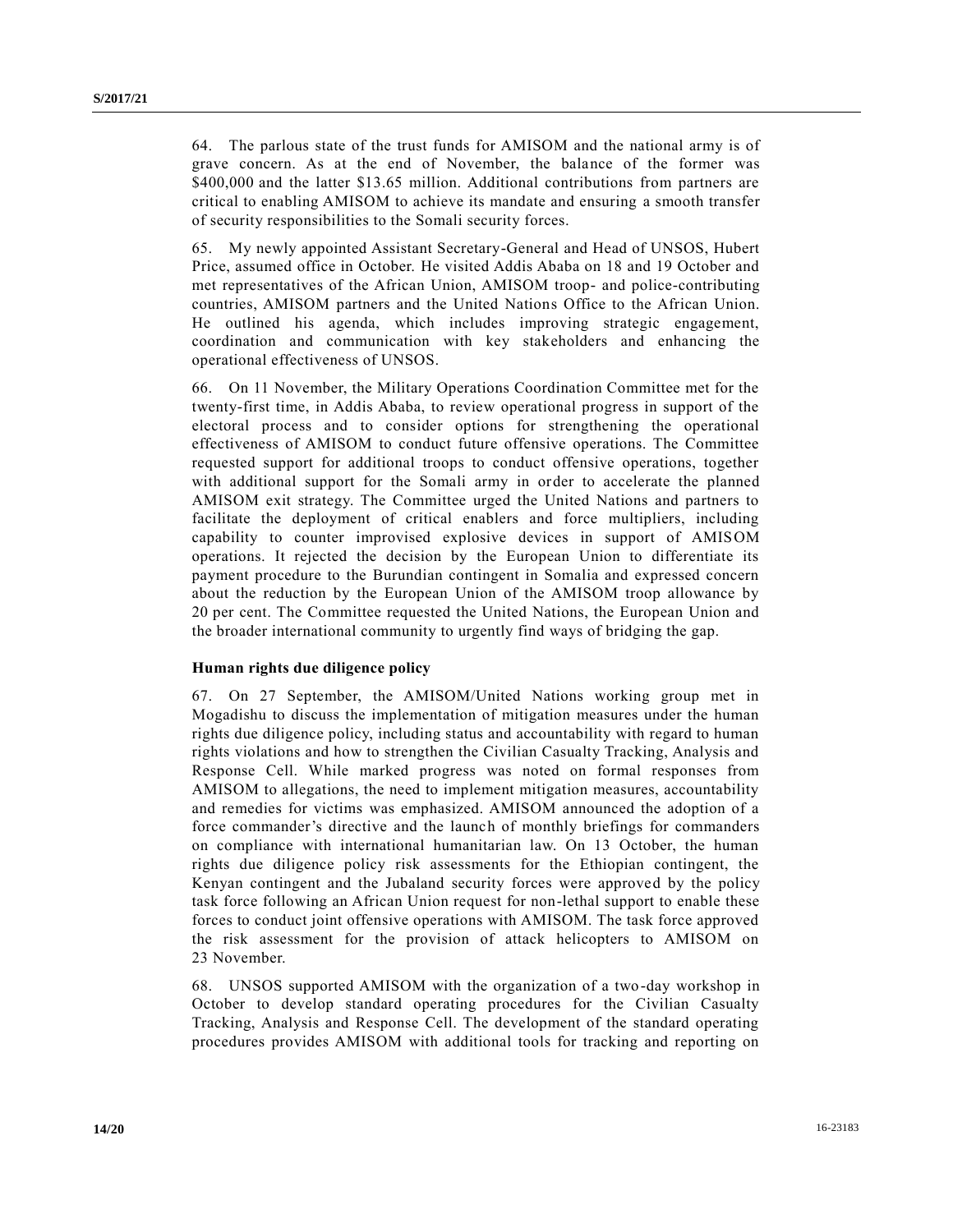civilians affected in the course of operations and makes it more compliant with the human rights due diligence policy, in accordance with Security Council resolution [2124 \(2013\).](http://undocs.org/S/RES/2124(2013))

## **VI. United Nations presence**

69. The security risk level for the area protected by AMISOM at Mogadishu International Airport has remained high since the previous assessment, in May 2016. UNSOS continued to implement recommended risk mitigation measures to improve the safety and protection of all United Nations personnel. Similar projects are continuing in the United Nations regional compounds.

70. Following the vehicle-borne improvised explosive device attack on 26 July near Mogadishu International Airport, UNDP relocated national staff from the United Nations common compound to the airport. More than 300 United Nations national staff experience daily difficulties in gaining access to the airport owing to additional restrictions and challenges at the gate, thus exposing them to multiple security threats. To mitigate the threat, the pedestrian entry point will be redesigned.

71. The security situation in Gaalkacyo continued to be marred by sporadic shooting, which had an impact on United Nations activities. The Federal Government was reminded that it bore primary responsibility for the safety and security of United Nations personnel, assets and operations. It was also encouraged to constantly share information and coordinate with United Nations security officials in order to create safe and secure conditions for personnel and activities.

72. An increasing number of United Nations agencies, funds and programmes operate and maintain a permanent presence of both international and national staff outside Mogadishu. Insecurity remains the biggest impediment to operations. The restricted access to some areas poses a challenge to the Organization's ability to respond to humanitarian and development needs.

## **VII. Observations**

73. With the inauguration of the new Federal Parliament, Somalia has taken a major step in its continuing transformation into a functioning federal State.

74. I commend the outgoing parliamentarians for their service and their role in passing significant legislation. I congratulate the newly elected parliamentarians and urge them to discharge their duties with the well-being of the people of Somalia at heart. I urge the new Federal Parliament to proceed as swiftly as possible with the election of the Speakers of the two houses, followed by that of the President.

75. The relatively peaceful electoral process attests to a gradual change in the country's political culture, with a move towards non-violent political competition. The process faced many challenges, however, including the decision to conduct electoral re-runs for five seats following allegations of misconduct. Unfortunately, not all reported cases of misconduct were adequately addressed, including the protection of seats reserved for women. Moving towards universal suffrage in 2020, lessons must be drawn from the process. Practical measures should be put in place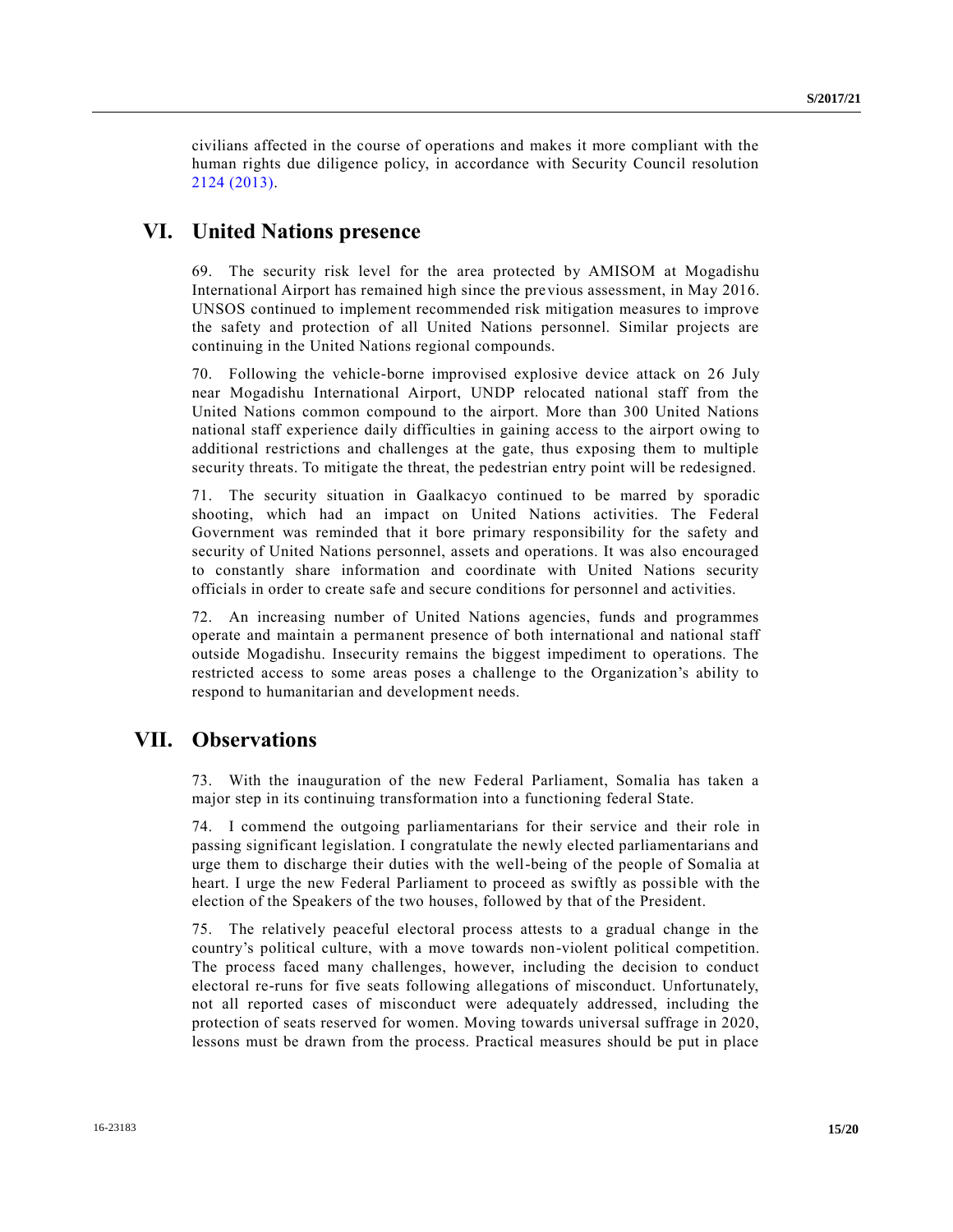to minimize electoral manipulation, the intimidation of candidates and corruption, including cash for votes and misuse of public resources. The legal framework and electoral institutions need to be put in place well ahead of the elections to be held in 2020, accompanied by extensive civic and voter education.

76. While the Somali leaders' target of having women hold 30 per cent of seats was not achieved, the representation of women has increased by 70 per cent since 2012. A transformation has thus taken place of the political representation and participation of women in Somalia, and an important precedent has been set for the political mobilization of women.

77. I welcome the completion of the federal map of Somalia with the creation of the HirShabelle Interim Administration. The challenges experienced underscore the importance of inclusivity in any state formation process. The sustainable completion of the process will require the resolution of the final status of Mogadishu and endemic conflicts, such as those affecting Gaalkacyo, Sool and Sanaag and pockets of Shabelle Hoose. The conflicts continue to challenge the prospects for long-term stability and could create openings for Al-Shabaab to exploit. I urge all existing and emerging federal member states to continue to reach out to their communities in a sustained process of reconciliation.

78. Anchoring the country's emerging political structures on a solid rule of law framework will be among the strongest guarantors of long-term stability and durable governance reform. I therefore call upon the relevant stakeholders to carefully design the next constitutional review phase in a manner that is fully inclusive of regional actors. The international community's sustained engagement and financial assistance remains vital to the early adoption of a permanent constitution. I urge the Federal Government and the existing and emerging federal member states to ensure an effective constitutional review process by building consensus through broad based consultations at multiple levels of society.

79. The work of AMISOM continues to be a vital enabler of progress in peacebuilding and state-building. The sacrifices that AMISOM troops are making are not in vain. They go far in contributing to lasting peace and stability in Somalia and the Horn of Africa. I urge the Federal Government and the federal member states to accord the highest priority to security in 2017, in particular to supporting the establishment of security institutions that can effectively tackle current security threats, including Al-Shabaab, and that are accountable to civilian command and operate with respect for human rights.

80. The decision of the Government of Kenya to deploy three helicopters in support of AMISOM operations is welcome. I urge other potential contributors, especially the Governments of Ethiopia and Uganda, to accelerate discussions with the United Nations to provide AMISOM with the full complement of its air asset requirements.

81. I applaud the finalization of the country's first national development plan in more than 30 years. It is testament to the progress made in the realm of politics a nd security. I am encouraged by efforts to promote accountable governance and community recovery. This has taken place through the Government's Wadajir Framework, which is underpinned by the United Nations community recovery and extension of state authority/accountability approach. It is important to maintain such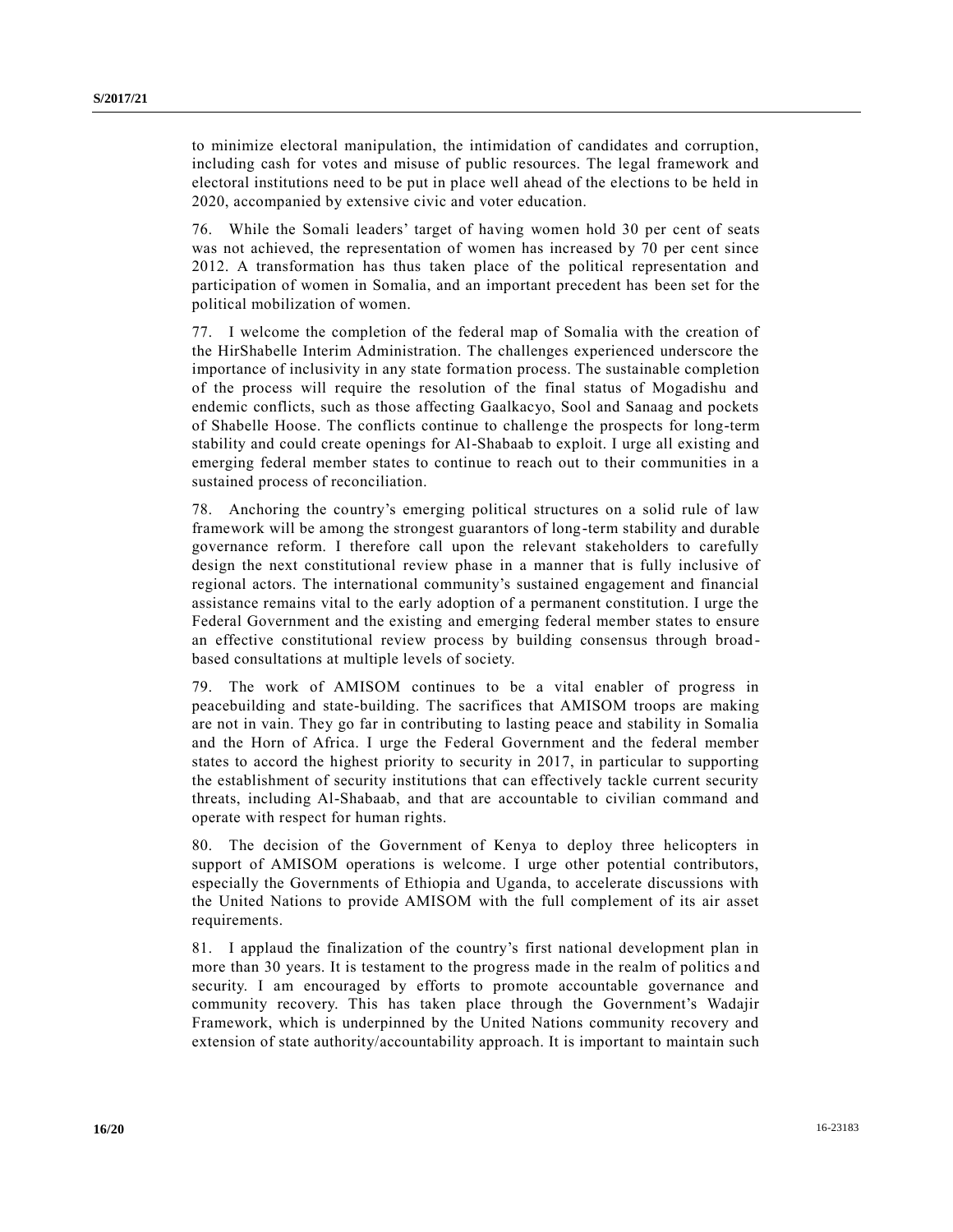progress and ensure that legitimate systems for local government administration and management are implemented across all districts.

82. To sustain recent political and security gains, I encourage international partners to continue to ensure that coherent and long-term support is provided to build the capacity of Somali institutions to deliver good governance and community-led recovery initiatives. To this end, I welcome the decision of the Somalia Development and Reconstruction Facility to endorse the priority plan for Somalia supported by the Peacebuilding Fund.

83. The human rights situation remains a source of concern, in particular the execution of civilians by Al-Shabaab after the withdrawal of AMISOM and national forces from areas in the Hiraan and Bakool regions. Since September, 18 people have been executed and 40 abducted on suspicion of collaborating with government security forces.

84. While the reintegration of 26 children detained on account of their association with Al-Shabaab is a positive development, I am concerned that little progress has been made to commute the death sentences of 10 of the young people who remain in custody in Boosaaso. Thirteen children now face capital punishment in Puntland. Death sentences issued against children under 18 years of age are contrary to the Convention on the Rights of the Child, which the Federal Government ratified in 2015. I urge the Puntland authorities to follow through on the commitments made to commute those sentences.

85. I am extremely concerned about the worsening humanitarian situation, which is expected to deteriorate further in the coming months following the rainy season, which is expected to be poor. The impact of severe drought and demand for humanitarian resources have been exacerbated by emerging crises, including an increase in conflict-related displacement. While scaled-up humanitarian assistance is urgently required to prevent further decline, the United Nations-led durable solutions initiative provides a viable road map towards addressing the long -term humanitarian situation, alongside the need for a comprehensive drive towards food security and increased food production. It is essential that arrangements put in place to respond to drought-related humanitarian needs be effective, drawing upon the lessons learned from the response in 2011.

86. I thank the African Union, AMISOM, IGAD, the European Union, Member States, non-governmental organizations and other development partners for their continued support for the peacebuilding and state-building process. There remains much to do in the period until 2020, during which time the partnership must be sustained. Efforts must continue to create an opportunity for Somalia to attract more international investors.

87. Looking ahead to the coming four years, the Federal Government and the international community will need to work in concert on a wide range of priorities, including the finalization of the Federal Constitution, comprehensive se curity sector reform, agreement on the sharing of power, revenue and resources between the federal and regional levels, and sustained support for local conflict resolution and reconciliation. Consolidating gains in these areas will require placing Somalia on to a trajectory of sustainable economic recovery and growth. In this vein, further support will also be required to ensure that the Federal Government is able to attract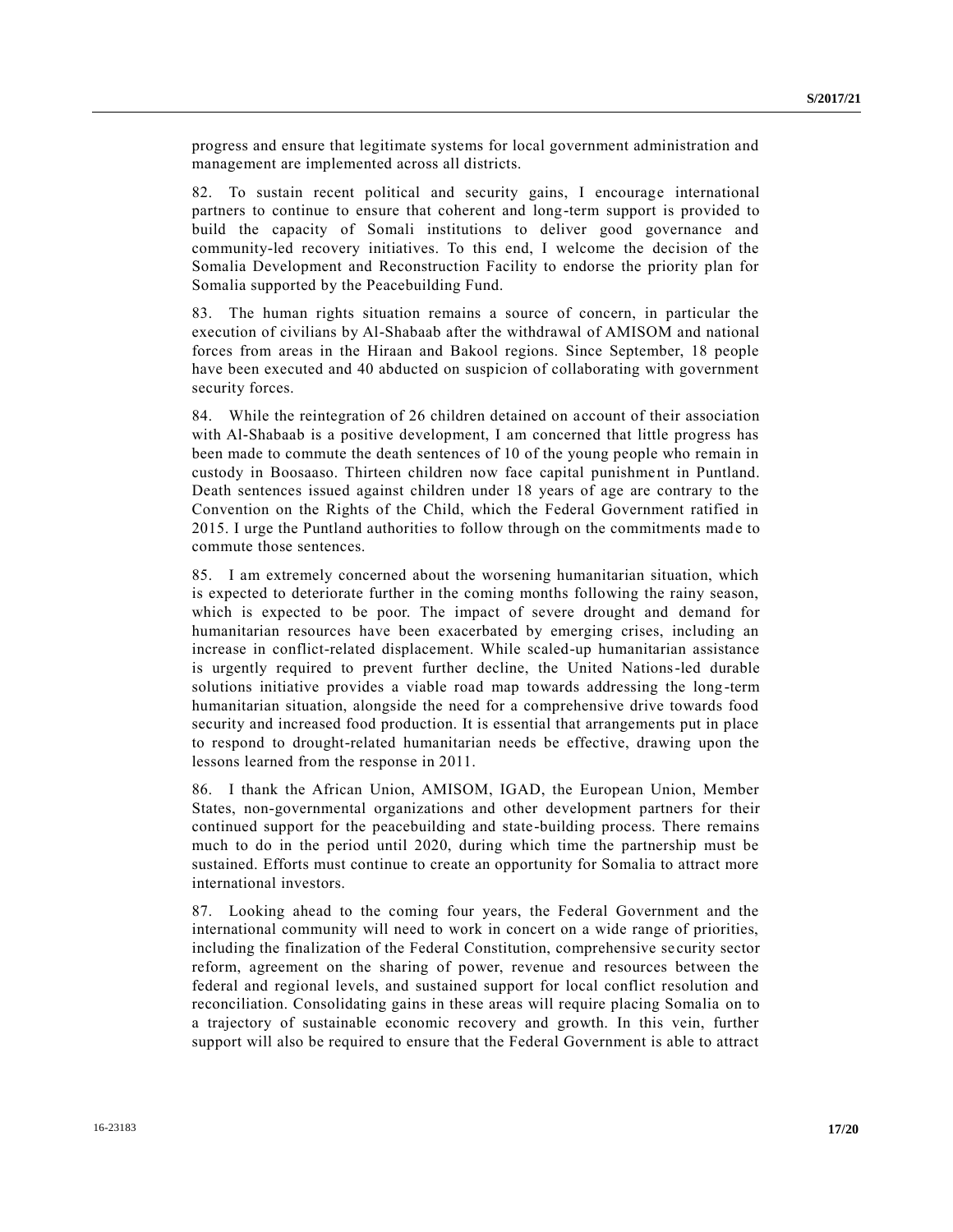private and public international investment, including through debt relief, and address corruption and strengthen accountability.

88. I pay tribute to my Special Representative, Michael Keating, my two Deputy Special Representatives and the staff of UNSOM, the Head of UNSOS and his staff and also the United Nations agencies, funds and programmes in Somalia for their continued hard work under challenging conditions. I assure them that their commitment and sacrifices are not in vain.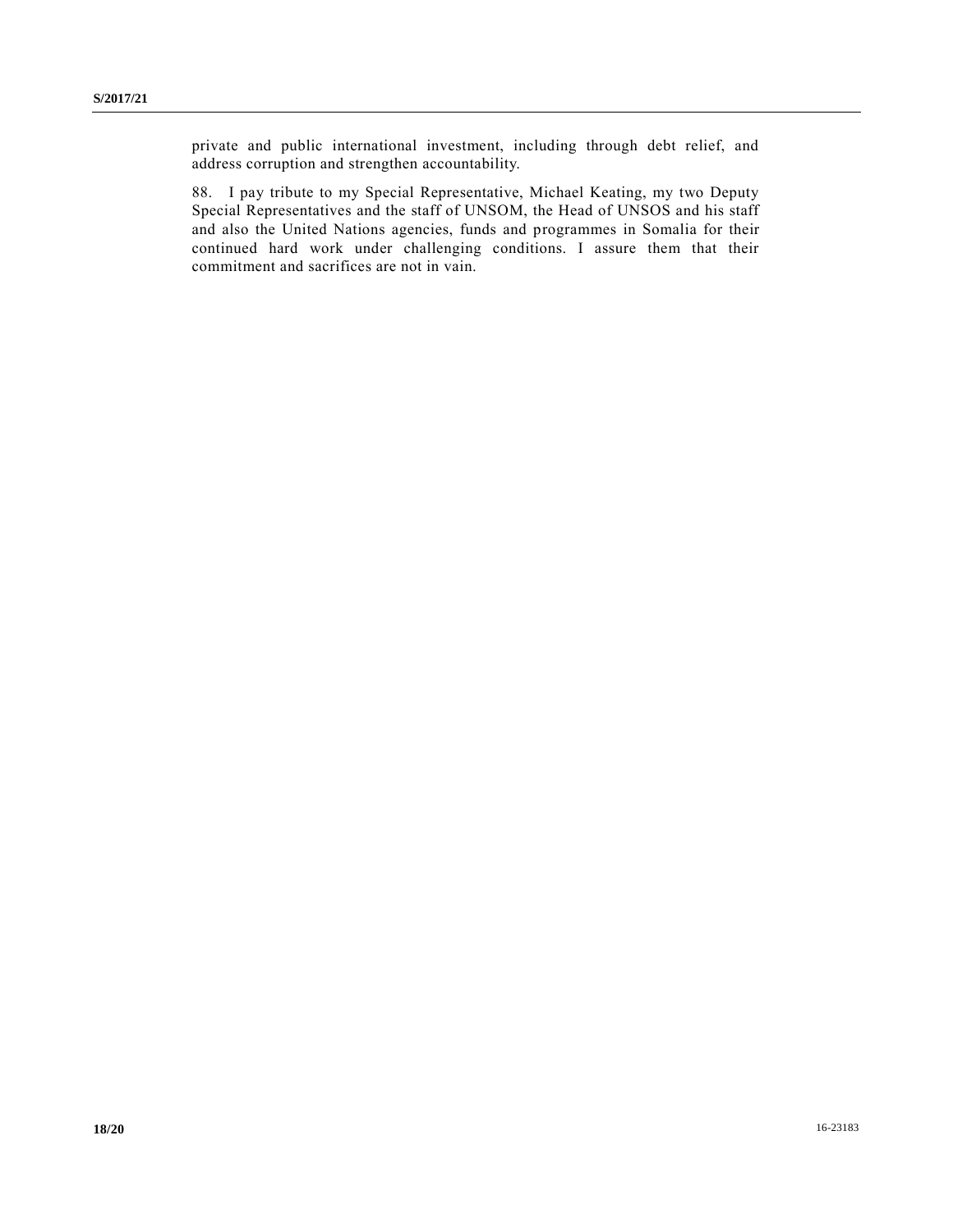## **Annex**

# **Results of the electoral process for the lower house of the Federal Parliament in 2016**

| Region       | Seats | Parliamentarians<br>elected to date | Parliamentarians elected to<br>date who are women |            | Remaining seats<br>to be filled                 |
|--------------|-------|-------------------------------------|---------------------------------------------------|------------|-------------------------------------------------|
|              |       |                                     | Number                                            | Percentage | <i>(including through)</i><br>re-run elections) |
| Jubaland     | 43    | 42                                  | 10                                                | 24         |                                                 |
| South-West   | 69    | 68                                  | 14                                                | 21         |                                                 |
| Galmudug     | 36    | 35                                  | 9                                                 | 26         | 1                                               |
| Puntland     | 37    | 36                                  | 7                                                 | 19         |                                                 |
| Banadir      | 6     | $\overline{4}$                      |                                                   | 25         | 2                                               |
| "Somaliland" | 46    | 36                                  | 12                                                | 33         | 10                                              |
| HirShabelle  | 38    | 37                                  | 10                                                | 27         |                                                 |
| <b>Total</b> | 275   | 258                                 | 63                                                | 24         | 17                                              |